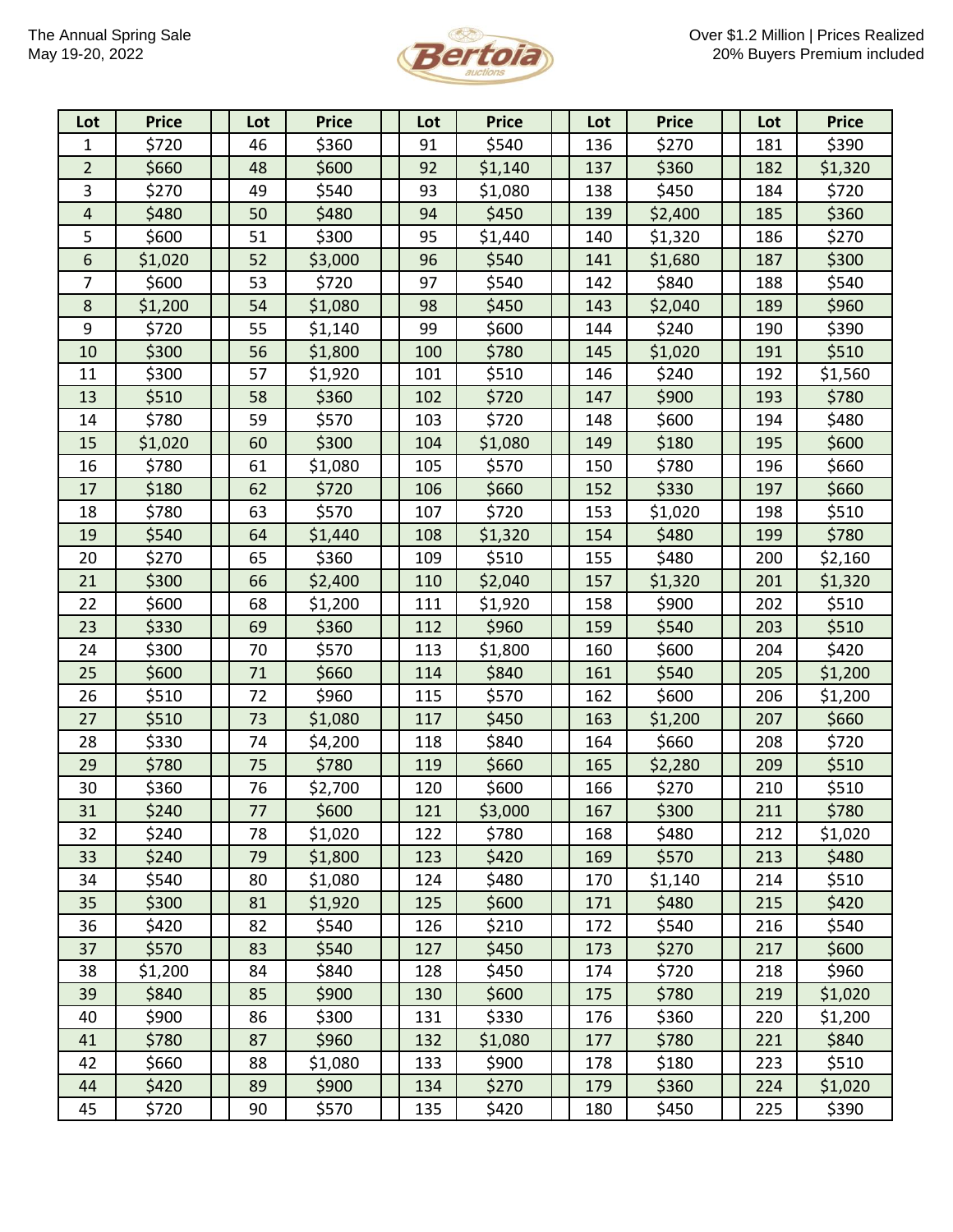

| Lot | <b>Price</b> | Lot | <b>Price</b> | Lot | <b>Price</b> | Lot | <b>Price</b> | Lot | <b>Price</b> |
|-----|--------------|-----|--------------|-----|--------------|-----|--------------|-----|--------------|
| 226 | \$660        | 270 | \$540        | 316 | \$2,040      | 364 | \$720        | 412 | \$900        |
| 227 | \$510        | 271 | \$840        | 317 | \$3,300      | 365 | \$1,320      | 413 | \$360        |
| 228 | \$2,040      | 272 | \$360        | 318 | \$3,600      | 366 | \$210        | 414 | \$1,440      |
| 229 | \$390        | 273 | \$480        | 319 | \$660        | 367 | \$330        | 415 | \$1,200      |
| 230 | \$420        | 274 | \$600        | 320 | \$2,700      | 368 | \$9,600      | 416 | \$270        |
| 231 | \$420        | 275 | \$660        | 321 | \$330        | 369 | \$1,320      | 417 | \$1,080      |
| 232 | \$180        | 276 | \$11,400     | 322 | \$480        | 370 | \$720        | 418 | \$270        |
| 233 | \$270        | 277 | \$1,680      | 323 | \$720        | 371 | \$480        | 419 | \$540        |
| 234 | \$240        | 278 | \$1,920      | 324 | \$1,080      | 372 | \$1,020      | 420 | \$360        |
| 235 | \$1,440      | 279 | \$660        | 325 | \$1,680      | 373 | \$3,000      | 421 | \$360        |
| 236 | \$540        | 281 | \$4,200      | 326 | \$840        | 374 | \$1,920      | 422 | \$330        |
| 237 | \$1,020      | 282 | \$4,200      | 327 | \$720        | 375 | \$1,560      | 423 | \$390        |
| 238 | \$1,020      | 284 | \$420        | 328 | \$1,440      | 378 | \$600        | 424 | \$840        |
| 239 | \$270        | 285 | \$840        | 329 | \$660        | 379 | \$1,080      | 425 | \$1,440      |
| 240 | \$360        | 286 | \$330        | 330 | \$480        | 380 | \$660        | 426 | \$1,080      |
| 241 | \$450        | 287 | \$720        | 331 | \$510        | 381 | \$2,160      | 427 | \$600        |
| 242 | \$360        | 288 | \$330        | 332 | \$4,500      | 382 | \$6,600      | 428 | \$450        |
| 243 | \$390        | 289 | \$1,320      | 333 | \$2,040      | 383 | \$540        | 429 | \$360        |
| 244 | \$1,320      | 290 | \$840        | 334 | \$1,800      | 384 | \$510        | 430 | \$510        |
| 245 | \$1,320      | 292 | \$1,440      | 335 | \$780        | 385 | \$1,080      | 432 | \$480        |
| 246 | \$1,440      | 293 | \$4,200      | 336 | \$1,080      | 386 | \$600        | 433 | \$1,080      |
| 247 | \$450        | 294 | \$1,920      | 337 | \$5,100      | 387 | \$900        | 434 | \$720        |
| 248 | \$660        | 295 | \$3,900      | 338 | \$7,800      | 389 | \$1,200      | 435 | \$600        |
| 249 | \$480        | 296 | \$660        | 339 | \$390        | 390 | \$5,400      | 436 | \$1,320      |
| 250 | \$1,440      | 297 | \$3,600      | 340 | \$3,000      | 391 | \$180        | 437 | \$510        |
| 251 | \$360        | 298 | \$480        | 341 | \$3,000      | 392 | \$570        | 438 | \$1,320      |
| 252 | \$540        | 299 | \$720        | 342 | \$1,800      | 393 | \$390        | 439 | \$180        |
| 253 | \$1,020      | 300 | \$390        | 343 | \$1,920      | 394 | \$600        | 440 | \$330        |
| 254 | \$900        | 301 | \$900        | 344 | \$4,500      | 395 | \$240        | 441 | \$480        |
| 255 | \$360        | 302 | \$840        | 345 | \$1,800      | 396 | \$480        | 442 | \$720        |
| 256 | \$360        | 303 | \$3,600      | 346 | \$1,140      | 397 | \$600        | 443 | \$180        |
| 257 | \$720        | 304 | \$300        | 347 | \$5,400      | 398 | \$840        | 444 | \$270        |
| 258 | \$240        | 305 | \$480        | 348 | \$1,440      | 399 | \$2,400      | 445 | \$720        |
| 259 | \$780        | 306 | \$570        | 349 | \$1,320      | 400 | \$1,320      | 446 | \$420        |
| 260 | \$540        | 307 | \$420        | 350 | \$480        | 401 | \$720        | 447 | \$480        |
| 261 | \$2,160      | 308 | \$3,600      | 351 | \$1,560      | 404 | \$540        | 448 | \$210        |
| 262 | \$3,000      | 309 | \$390        | 354 | \$360        | 405 | \$480        | 449 | \$510        |
| 263 | \$2,400      | 310 | \$450        | 355 | \$9,000      | 406 | \$840        | 450 | \$300        |
| 265 | \$1,440      | 311 | \$1,440      | 357 | \$510        | 407 | \$420        | 451 | \$480        |
| 266 | \$21,600     | 312 | \$1,140      | 358 | \$720        | 408 | \$660        | 452 | \$780        |
| 267 | \$660        | 313 | \$1,020      | 360 | \$960        | 409 | \$420        | 453 | \$1,560      |
| 268 | \$540        | 314 | \$3,600      | 361 | \$360        | 410 | \$720        | 455 | \$180        |
| 269 | \$270        | 315 | \$2,700      | 362 | \$480        | 411 | \$1,680      | 456 | \$270        |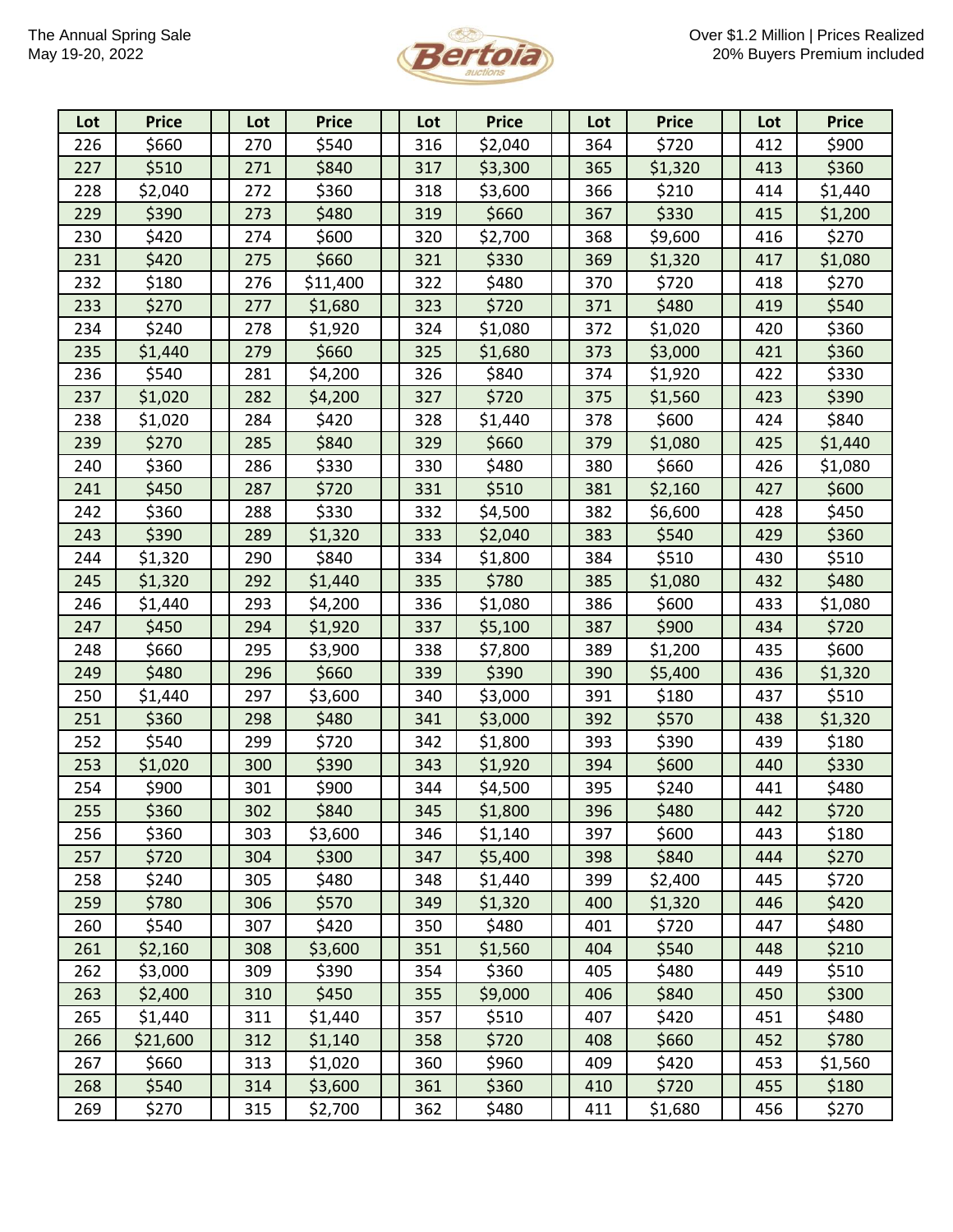

| Lot | <b>Price</b> | Lot | <b>Price</b> | Lot | <b>Price</b> | Lot  | <b>Price</b> | Lot  | <b>Price</b> |
|-----|--------------|-----|--------------|-----|--------------|------|--------------|------|--------------|
| 457 | \$210        | 503 | \$1,680      | 546 | \$1,200      | 1001 | \$1,920      | 1044 | \$720        |
| 458 | \$150        | 504 | \$3,300      | 547 | \$1,440      | 1002 | \$1,440      | 1045 | \$1,200      |
| 459 | \$450        | 505 | \$4,500      | 548 | \$1,320      | 1003 | \$1,200      | 1046 | \$180        |
| 460 | \$330        | 506 | \$2,700      | 549 | \$2,040      | 1004 | \$2,280      | 1047 | \$270        |
| 462 | \$210        | 507 | \$3,300      | 550 | \$540        | 1005 | \$600        | 1048 | \$780        |
| 463 | \$450        | 508 | \$720        | 551 | \$1,440      | 1006 | \$1,080      | 1049 | \$240        |
| 464 | \$720        | 509 | \$420        | 552 | \$960        | 1007 | \$1,440      | 1050 | \$540        |
| 465 | \$2,040      | 510 | \$600        | 553 | \$540        | 1008 | \$6,600      | 1051 | \$330        |
| 466 | \$510        | 511 | \$510        | 554 | \$1,020      | 1009 | \$600        | 1052 | \$120        |
| 467 | \$360        | 512 | \$300        | 555 | \$480        | 1010 | \$180        | 1054 | \$780        |
| 468 | \$2,160      | 513 | \$900        | 556 | \$1,920      | 1011 | \$240        | 1055 | \$660        |
| 469 | \$1,200      | 514 | \$840        | 557 | \$270        | 1012 | \$240        | 1056 | \$2,040      |
| 470 | \$600        | 515 | \$330        | 558 | \$300        | 1013 | \$720        | 1057 | \$5,100      |
| 472 | \$210        | 516 | \$510        | 559 | \$450        | 1014 | \$1,320      | 1058 | \$390        |
| 473 | \$360        | 517 | \$510        | 560 | \$1,440      | 1015 | \$5,700      | 1059 | \$780        |
| 474 | \$180        | 518 | \$1,560      | 561 | \$570        | 1016 | \$4,500      | 1060 | \$960        |
| 475 | \$150        | 519 | \$1,140      | 562 | \$300        | 1017 | \$600        | 1061 | \$3,000      |
| 477 | \$1,320      | 520 | \$3,600      | 563 | \$1,080      | 1018 | \$570        | 1062 | \$480        |
| 478 | \$390        | 521 | \$300        | 564 | \$900        | 1019 | \$780        | 1063 | \$660        |
| 479 | \$660        | 522 | \$900        | 565 | \$540        | 1020 | \$1,680      | 1064 | \$390        |
| 480 | \$3,000      | 523 | \$480        | 566 | \$330        | 1021 | \$390        | 1065 | \$600        |
| 481 | \$600        | 524 | \$3,900      | 567 | \$180        | 1022 | \$450        | 1066 | \$180        |
| 482 | \$5,400      | 525 | \$1,800      | 568 | \$420        | 1023 | \$2,700      | 1067 | \$390        |
| 483 | \$1,800      | 526 | \$960        | 569 | \$1,320      | 1024 | \$3,300      | 1068 | \$390        |
| 484 | \$4,500      | 527 | \$5,100      | 571 | \$570        | 1025 | \$2,280      | 1069 | \$1,320      |
| 485 | \$900        | 528 | \$2,400      | 572 | \$2,040      | 1026 | \$960        | 1070 | \$720        |
| 486 | \$900        | 529 | \$2,160      | 573 | \$1,560      | 1027 | \$180        | 1071 | \$300        |
| 487 | \$900        | 530 | \$2,040      | 574 | \$300        | 1028 | \$450        | 1072 | \$660        |
| 488 | \$1,800      | 531 | \$1,800      | 575 | \$720        | 1029 | \$1,320      | 1073 | \$1,020      |
| 489 | \$900        | 532 | \$900        | 576 | \$390        | 1030 | \$540        | 1074 | \$420        |
| 490 | \$3,600      | 533 | \$3,300      | 577 | \$300        | 1031 | \$1,560      | 1075 | \$660        |
| 491 | \$600        | 534 | \$570        | 578 | \$450        | 1032 | \$720        | 1076 | \$510        |
| 492 | \$2,700      | 535 | \$1,560      | 579 | \$150        | 1033 | \$330        | 1077 | \$1,200      |
| 493 | \$420        | 536 | \$780        | 580 | \$330        | 1034 | \$660        | 1078 | \$2,280      |
| 494 | \$390        | 537 | \$2,280      | 581 | \$540        | 1035 | \$780        | 1079 | \$1,320      |
| 495 | \$1,800      | 538 | \$5,100      | 582 | \$450        | 1036 | \$840        | 1080 | \$1,440      |
| 496 | \$10,800     | 539 | \$1,800      | 583 | \$360        | 1037 | \$2,700      | 1081 | \$210        |
| 497 | \$840        | 540 | \$600        | 584 | \$390        | 1038 | \$450        | 1082 | \$300        |
| 498 | \$600        | 541 | \$270        | 585 | \$390        | 1039 | \$450        | 1083 | \$150        |
| 499 | \$840        | 542 | \$390        | 586 | \$540        | 1040 | \$660        | 1085 | \$510        |
| 500 | \$600        | 543 | \$780        | 587 | \$420        | 1041 | \$1,320      | 1086 | \$240        |
| 501 | \$360        | 544 | \$3,000      | 588 | \$420        | 1042 | \$540        | 1087 | \$240        |
| 502 | \$450        | 545 | \$450        | 589 | \$540        | 1043 | \$450        | 1088 | \$480        |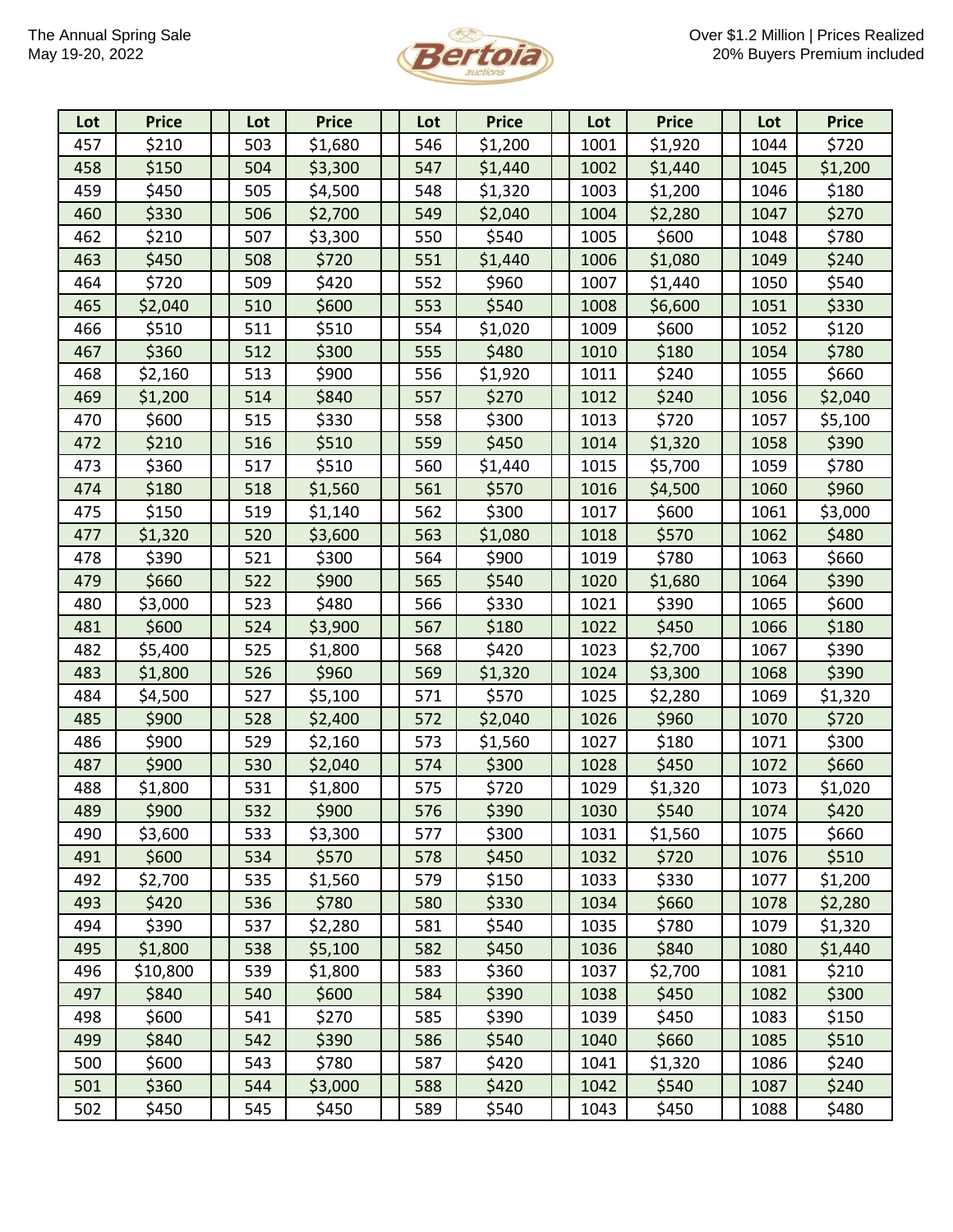

| Lot  | <b>Price</b> | Lot  | <b>Price</b> | Lot  | <b>Price</b> | Lot  | <b>Price</b> | Lot  | <b>Price</b> |
|------|--------------|------|--------------|------|--------------|------|--------------|------|--------------|
| 1089 | \$120        | 1133 | \$1,440      | 1178 | \$120        | 1224 | \$450        | 1271 | \$1,020      |
| 1090 | \$540        | 1134 | \$600        | 1180 | \$96         | 1225 | \$180        | 1272 | \$1,440      |
| 1091 | \$570        | 1135 | \$2,400      | 1181 | \$270        | 1226 | \$180        | 1273 | \$780        |
| 1092 | \$1,080      | 1136 | \$840        | 1182 | \$120        | 1228 | \$120        | 1274 | \$960        |
| 1093 | \$2,160      | 1137 | \$6,600      | 1183 | \$120        | 1229 | \$720        | 1275 | \$210        |
| 1094 | \$3,000      | 1138 | \$13,200     | 1185 | \$240        | 1230 | \$180        | 1276 | \$2,400      |
| 1095 | \$1,560      | 1139 | \$780        | 1186 | \$150        | 1231 | \$300        | 1277 | \$2,040      |
| 1096 | \$1,200      | 1140 | \$480        | 1187 | \$180        | 1232 | \$180        | 1278 | \$3,600      |
| 1097 | \$270        | 1141 | \$420        | 1188 | \$240        | 1233 | \$180        | 1279 | \$390        |
| 1098 | \$330        | 1142 | \$1,080      | 1189 | \$300        | 1234 | \$480        | 1280 | \$540        |
| 1099 | \$330        | 1143 | \$1,320      | 1190 | \$210        | 1235 | \$2,160      | 1281 | \$330        |
| 1100 | \$540        | 1144 | \$1,020      | 1191 | \$210        | 1236 | \$180        | 1282 | \$780        |
| 1101 | \$420        | 1145 | \$1,800      | 1192 | \$210        | 1237 | \$390        | 1283 | \$900        |
| 1102 | \$210        | 1146 | \$600        | 1193 | \$360        | 1238 | \$450        | 1284 | \$180        |
| 1103 | \$360        | 1147 | \$960        | 1194 | \$360        | 1239 | \$180        | 1285 | \$270        |
| 1104 | \$360        | 1148 | \$1,140      | 1195 | \$570        | 1240 | \$330        | 1286 | \$180        |
| 1105 | \$510        | 1149 | \$1,200      | 1196 | \$600        | 1241 | \$210        | 1287 | \$210        |
| 1106 | \$300        | 1150 | \$1,920      | 1197 | \$540        | 1242 | \$270        | 1288 | \$210        |
| 1107 | \$330        | 1151 | \$900        | 1198 | \$570        | 1243 | \$120        | 1289 | \$5,100      |
| 1108 | \$240        | 1152 | \$780        | 1199 | \$360        | 1244 | \$240        | 1290 | \$240        |
| 1109 | \$240        | 1153 | \$270        | 1200 | \$1,560      | 1245 | \$450        | 1291 | \$570        |
| 1110 | \$7,800      | 1154 | \$1,020      | 1201 | \$3,900      | 1247 | \$240        | 1292 | \$1,200      |
| 1111 | \$1,200      | 1155 | \$420        | 1202 | \$540        | 1248 | \$240        | 1293 | \$420        |
| 1112 | \$1,320      | 1156 | \$210        | 1203 | \$1,020      | 1249 | \$540        | 1294 | \$360        |
| 1113 | \$600        | 1157 | \$960        | 1204 | \$450        | 1250 | \$330        | 1295 | \$1,320      |
| 1114 | \$780        | 1158 | \$3,000      | 1205 | \$360        | 1251 | \$510        | 1296 | \$480        |
| 1115 | \$2,280      | 1159 | \$720        | 1206 | \$240        | 1252 | \$60         | 1297 | \$900        |
| 1116 | \$1,020      | 1160 | \$300        | 1207 | \$300        | 1254 | \$180        | 1298 | \$540        |
| 1117 | \$540        | 1161 | \$120        | 1208 | \$270        | 1255 | \$120        | 1299 | \$840        |
| 1118 | \$720        | 1162 | \$150        | 1209 | \$330        | 1256 | \$150        | 1300 | \$780        |
| 1119 | \$900        | 1164 | \$450        | 1210 | \$300        | 1258 | \$120        | 1301 | \$360        |
| 1120 | \$3,600      | 1165 | \$270        | 1211 | \$390        | 1259 | \$360        | 1302 | \$2,160      |
| 1121 | \$2,160      | 1166 | \$1,680      | 1212 | \$720        | 1260 | \$540        | 1303 | \$390        |
| 1122 | \$3,600      | 1167 | \$1,560      | 1213 | \$240        | 1261 | \$2,160      | 1304 | \$5,400      |
| 1123 | \$780        | 1168 | \$600        | 1214 | \$720        | 1262 | \$1,320      | 1305 | \$570        |
| 1124 | \$2,280      | 1169 | \$360        | 1215 | \$1,560      | 1263 | \$480        | 1306 | \$840        |
| 1125 | \$1,320      | 1170 | \$240        | 1216 | \$480        | 1264 | \$1,560      | 1307 | \$510        |
| 1126 | \$2,280      | 1171 | \$240        | 1217 | \$108        | 1265 | \$3,600      | 1308 | \$600        |
| 1127 | \$720        | 1172 | \$390        | 1218 | \$390        | 1266 | \$2,280      | 1309 | \$720        |
| 1128 | \$1,920      | 1174 | \$300        | 1219 | \$180        | 1267 | \$720        | 1310 | \$210        |
| 1129 | \$1,680      | 1175 | \$180        | 1220 | \$84         | 1268 | \$780        | 1311 | \$420        |
| 1131 | \$2,160      | 1176 | \$240        | 1222 | \$150        | 1269 | \$330        | 1312 | \$660        |
| 1132 | \$510        | 1177 | \$240        | 1223 | \$96         | 1270 | \$4,500      | 1313 | \$780        |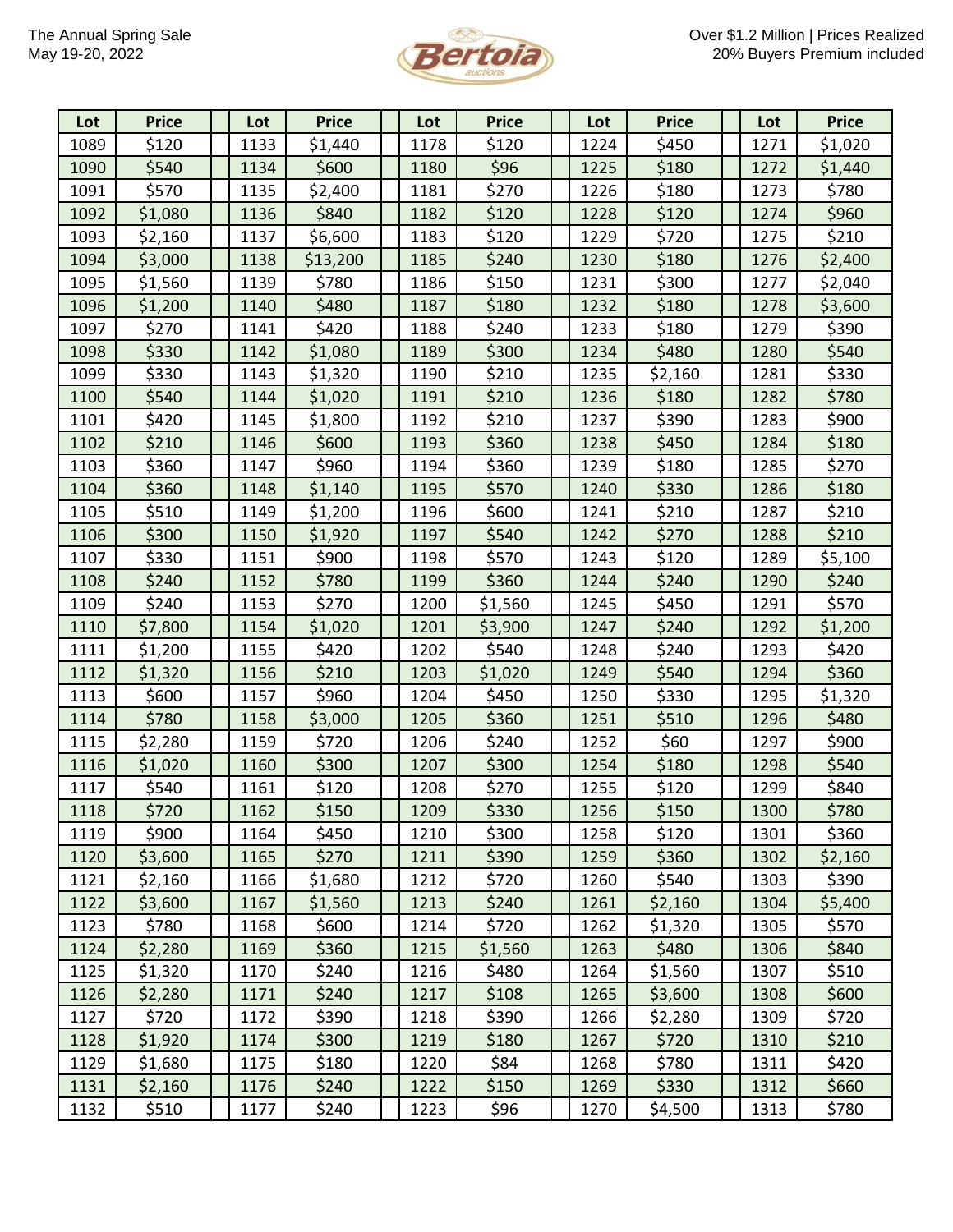

| Lot  | <b>Price</b> | Lot  | <b>Price</b> | Lot  | <b>Price</b> | Lot  | <b>Price</b> | Lot  | <b>Price</b> |
|------|--------------|------|--------------|------|--------------|------|--------------|------|--------------|
| 1314 | \$570        | 1358 | \$660        | 1406 | \$5,700      | 1449 | \$840        | 1493 | \$1,920      |
| 1315 | \$300        | 1359 | \$330        | 1407 | \$270        | 1450 | \$1,440      | 1494 | \$510        |
| 1316 | \$780        | 1360 | \$1,320      | 1408 | \$660        | 1451 | \$900        | 1495 | \$60         |
| 1317 | \$120        | 1361 | \$360        | 1409 | \$660        | 1452 | \$1,020      | 1496 | \$210        |
| 1318 | \$330        | 1362 | \$840        | 1410 | \$240        | 1453 | \$720        | 1497 | \$330        |
| 1319 | \$60         | 1363 | \$1,140      | 1411 | \$270        | 1454 | \$210        | 1498 | \$360        |
| 1320 | \$330        | 1364 | \$660        | 1412 | \$2,400      | 1455 | \$780        | 1499 | \$180        |
| 1321 | \$270        | 1365 | \$270        | 1413 | \$840        | 1456 | \$570        | 1500 | \$570        |
| 1322 | \$420        | 1366 | \$660        | 1414 | \$660        | 1458 | \$120        | 1501 | \$180        |
| 1323 | \$60         | 1367 | \$780        | 1415 | \$1,020      | 1459 | \$390        | 1502 | \$840        |
| 1324 | \$420        | 1368 | \$450        | 1416 | \$96         | 1460 | \$4,200      | 1503 | \$150        |
| 1325 | \$420        | 1369 | \$840        | 1417 | \$330        | 1461 | \$960        | 1504 | \$1,200      |
| 1326 | \$510        | 1370 | \$450        | 1418 | \$540        | 1462 | \$1,320      | 1505 | \$420        |
| 1327 | \$600        | 1371 | \$600        | 1419 | \$3,000      | 1463 | \$660        | 1506 | \$270        |
| 1328 | \$420        | 1372 | \$270        | 1420 | \$2,040      | 1464 | \$120        | 1507 | \$150        |
| 1329 | \$570        | 1373 | \$480        | 1421 | \$660        | 1465 | \$96         | 1508 | \$210        |
| 1330 | \$390        | 1374 | \$660        | 1422 | \$1,140      | 1466 | \$210        | 1509 | \$240        |
| 1331 | \$210        | 1375 | \$780        | 1423 | \$240        | 1467 | \$540        | 1510 | \$330        |
| 1332 | \$120        | 1376 | \$96         | 1424 | \$660        | 1468 | \$1,680      | 1511 | \$1,140      |
| 1333 | \$180        | 1378 | \$1,200      | 1425 | \$3,300      | 1469 | \$900        | 1512 | \$1,140      |
| 1334 | \$180        | 1379 | \$2,280      | 1426 | \$1,440      | 1470 | \$900        | 1513 | \$330        |
| 1335 | \$1,200      | 1380 | \$13,200     | 1427 | \$4,800      | 1471 | \$1,140      | 1514 | \$330        |
| 1336 | \$600        | 1381 | \$1,560      | 1428 | \$900        | 1472 | \$480        | 1515 | \$9,600      |
| 1337 | \$600        | 1382 | \$12,000     | 1429 | \$1,200      | 1473 | \$720        | 1516 | \$5,700      |
| 1338 | \$450        | 1383 | \$1,200      | 1430 | \$240        | 1474 | \$780        | 1517 | \$540        |
| 1339 | \$540        | 1384 | \$600        | 1431 | \$570        | 1475 | \$84         | 1518 | \$840        |
| 1340 | \$510        | 1386 | \$720        | 1432 | \$1,440      | 1476 | \$360        | 1519 | \$1,440      |
| 1341 | \$300        | 1387 | \$180        | 1433 | \$1,440      | 1477 | \$1,320      | 1520 | \$840        |
| 1342 | \$900        | 1388 | \$510        | 1434 | \$1,080      | 1478 | \$5,700      | 1521 | \$660        |
| 1343 | \$360        | 1389 | \$660        | 1435 | \$510        | 1479 | \$840        | 1522 | \$450        |
| 1344 | \$1,920      | 1390 | \$180        | 1436 | \$5,100      | 1480 | \$390        | 1523 | \$300        |
| 1345 | \$900        | 1391 | \$1,020      | 1437 | \$510        | 1481 | \$780        | 1524 | \$330        |
| 1346 | \$780        | 1392 | \$570        | 1438 | \$2,700      | 1482 | \$360        | 1525 | \$1,020      |
| 1347 | \$660        | 1393 | \$2,160      | 1439 | \$840        | 1483 | \$840        | 1526 | \$540        |
| 1348 | \$1,020      | 1394 | \$9,600      | 1440 | \$840        | 1484 | \$3,000      | 1527 | \$540        |
| 1349 | \$1,800      | 1395 | \$600        | 1441 | \$840        | 1485 | \$660        | 1528 | \$330        |
| 1351 | \$450        | 1397 | \$510        | 1442 | \$2,700      | 1486 | \$1,320      | 1529 | \$270        |
| 1352 | \$300        | 1399 | \$480        | 1443 | \$540        | 1487 | \$120        | 1530 | \$2,280      |
| 1353 | \$1,440      | 1400 | \$1,920      | 1444 | \$300        | 1488 | \$720        | 1531 | \$2,040      |
| 1354 | \$450        | 1401 | \$120        | 1445 | \$450        | 1489 | \$900        | 1532 | \$2,160      |
| 1355 | \$960        | 1402 | \$660        | 1446 | \$3,900      | 1490 | \$330        | 1533 | \$1,440      |
| 1356 | \$780        | 1404 | \$300        | 1447 | \$4,500      | 1491 | \$660        | 1534 | \$1,560      |
| 1357 | \$360        | 1405 | \$240        | 1448 | \$1,020      | 1492 | \$840        | 1535 | \$780        |